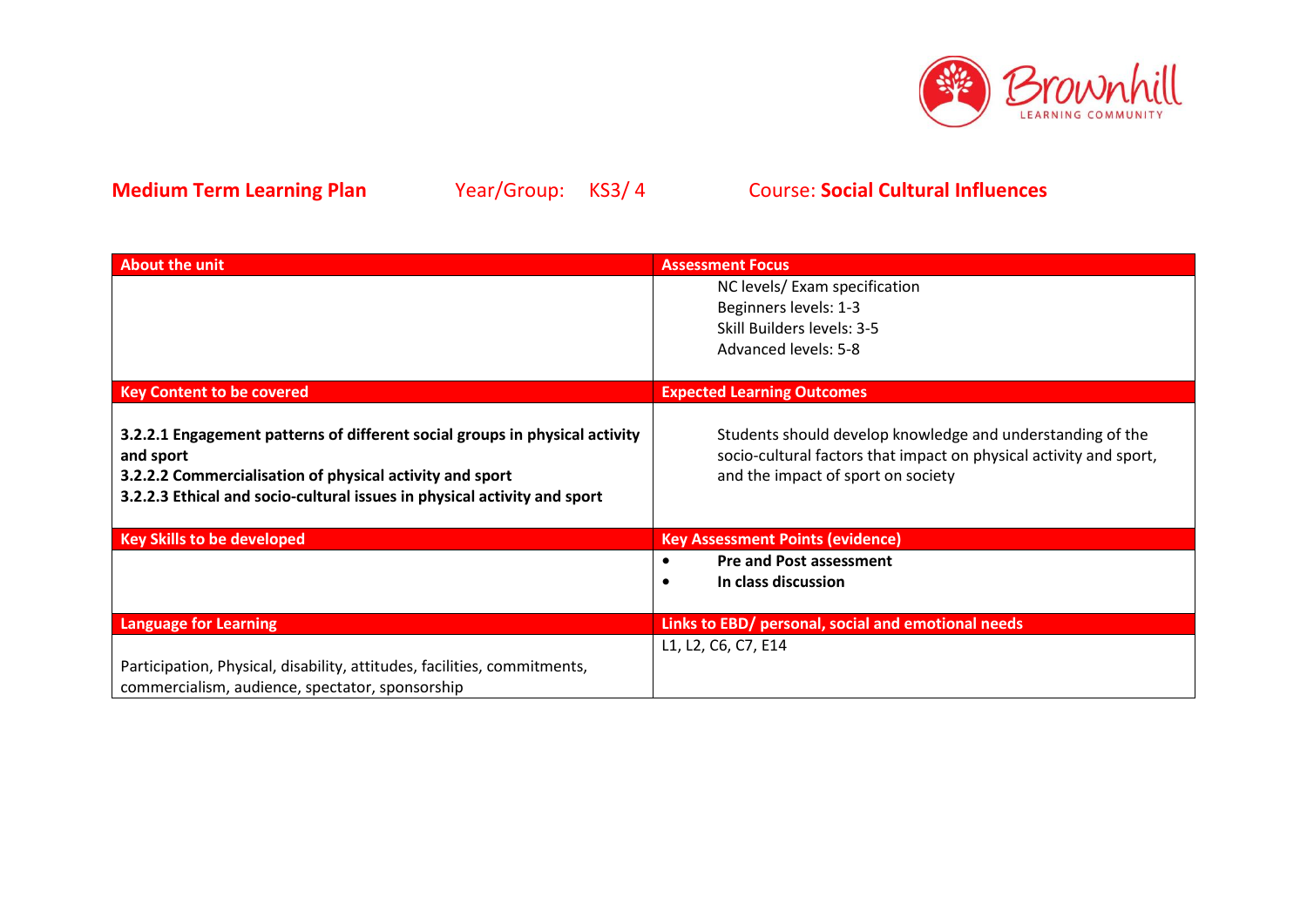

| <b>Session</b> | <b>Learning Objectives</b>                                                                     | <b>Content to be covered</b>                                                                 | <b>Suggested Pedagogy/Teaching</b><br><b>Activities</b>                                                                                                                                                                                                                                                                                                                                                 | <b>Learning Outcomes</b><br>(Assessment/Level                                                                                            |
|----------------|------------------------------------------------------------------------------------------------|----------------------------------------------------------------------------------------------|---------------------------------------------------------------------------------------------------------------------------------------------------------------------------------------------------------------------------------------------------------------------------------------------------------------------------------------------------------------------------------------------------------|------------------------------------------------------------------------------------------------------------------------------------------|
| $\mathbf{1}$   | 3.2.2.1 Engagement<br>patterns of different<br>social groups in physical<br>activity and sport | Engagement patterns of different social<br>groups and the factors affecting<br>participation | Engagement patterns in physical<br>activity and sport can differ<br>between different social groups.<br>Understand factors that contribute<br>to engagement patterns in the<br>following social groups:<br>• gender<br>• race/religion/culture<br>• age<br>• family/friends/peers<br>· disability.<br>Students should be taught to make<br>justifiable links between the<br>following factors and their | descriptors for this lesson)<br>Students complete the learning<br>objectives and answer<br>appropriately on the end point<br>assessment. |
|                |                                                                                                |                                                                                              |                                                                                                                                                                                                                                                                                                                                                                                                         |                                                                                                                                          |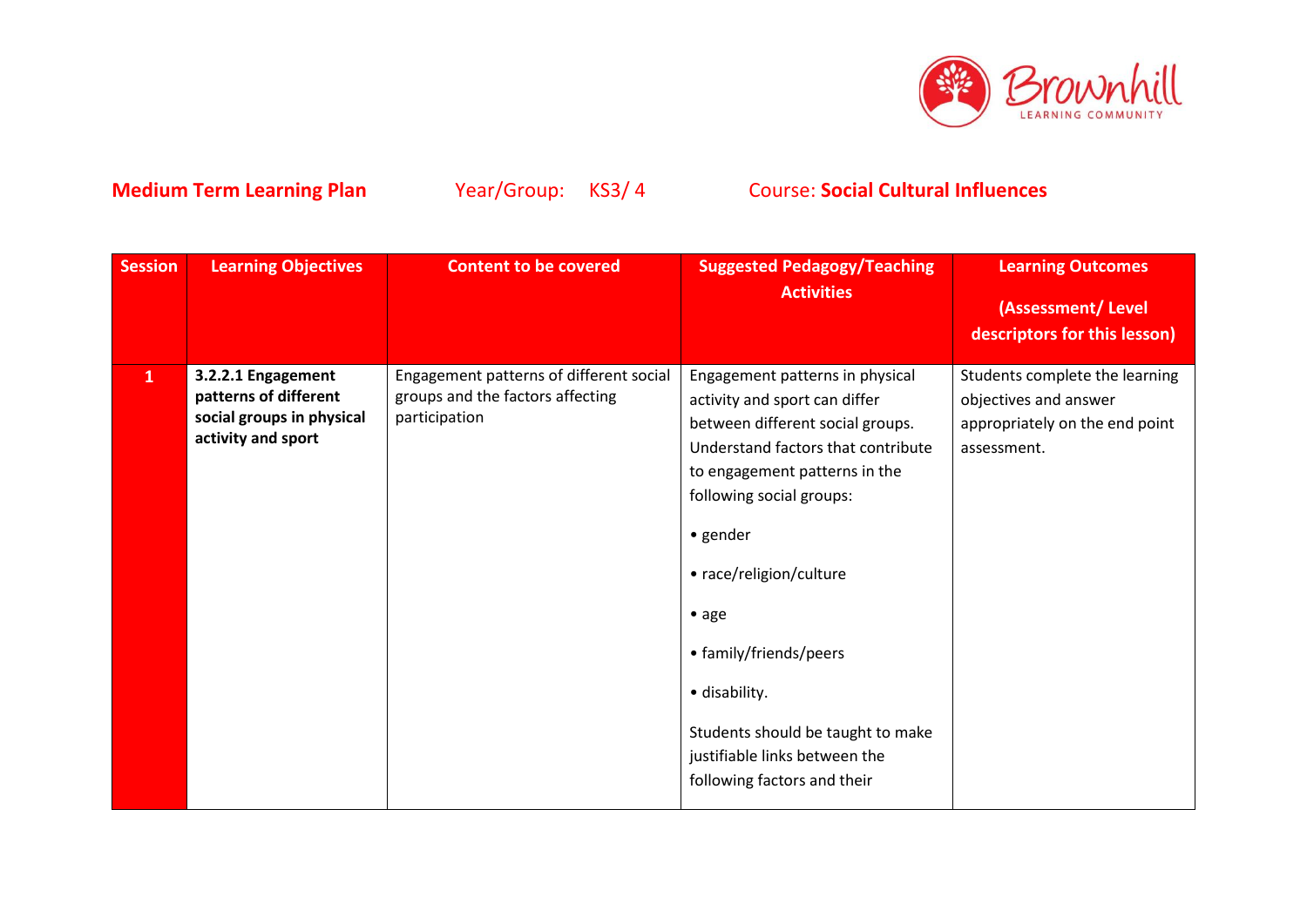

|  | relevance to engagement patterns       |  |
|--|----------------------------------------|--|
|  | of the groups above:                   |  |
|  | • attitudes                            |  |
|  | • role models                          |  |
|  | • accessibility (to                    |  |
|  | facilities/clubs/activities)           |  |
|  | · media coverage                       |  |
|  | • sexism/stereotyping                  |  |
|  | • culture/religion/religious festivals |  |
|  | • family commitments                   |  |
|  | · available leisure time               |  |
|  | • familiarity                          |  |
|  | • education                            |  |
|  | · socio-economic factors/disposable    |  |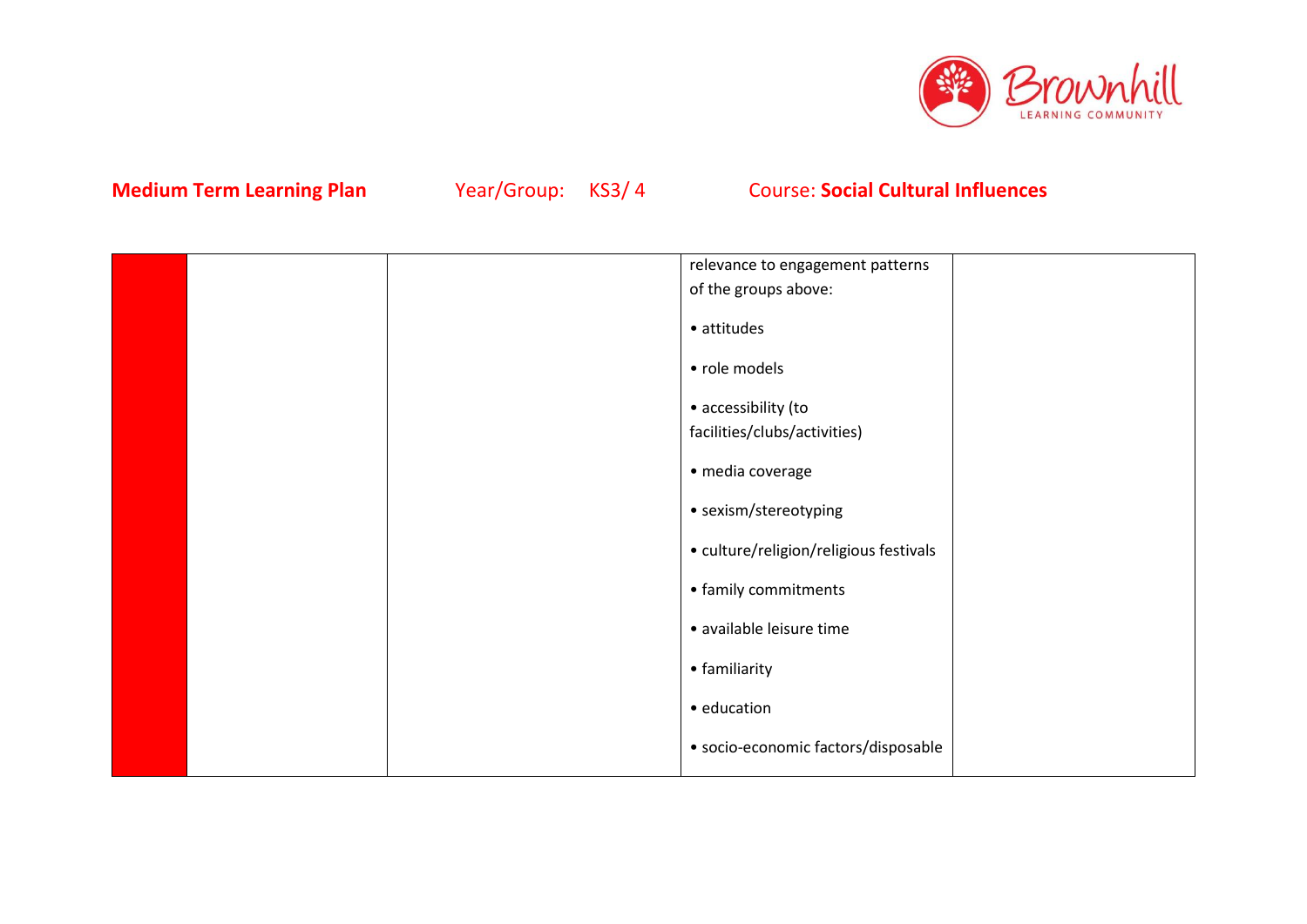

|                |                                                                          |                                                         | income                                                                                                                                                                                                                                                                           |                                                                                                          |
|----------------|--------------------------------------------------------------------------|---------------------------------------------------------|----------------------------------------------------------------------------------------------------------------------------------------------------------------------------------------------------------------------------------------------------------------------------------|----------------------------------------------------------------------------------------------------------|
|                |                                                                          |                                                         | • adaptability/inclusiveness                                                                                                                                                                                                                                                     |                                                                                                          |
|                |                                                                          |                                                         | 102-112 text book                                                                                                                                                                                                                                                                |                                                                                                          |
| 2 <sup>1</sup> | 3.2.2.2<br><b>Commercialisation of</b><br>physical activity and<br>sport | Commercialisation<br>Types of sponsorship and the media | Definition of commercialisation.<br>The relationship between sport,<br>sponsorship and the media.<br>Definitions of sponsorship and the<br>media.<br>Types of sponsorship:<br>• financial<br>• clothing and equipment, including<br>footwear<br>• facilities.<br>Types of media: | Students complete the learning<br>objectives and answer<br>appropriately on the end point<br>assessment. |
|                |                                                                          |                                                         | • television                                                                                                                                                                                                                                                                     |                                                                                                          |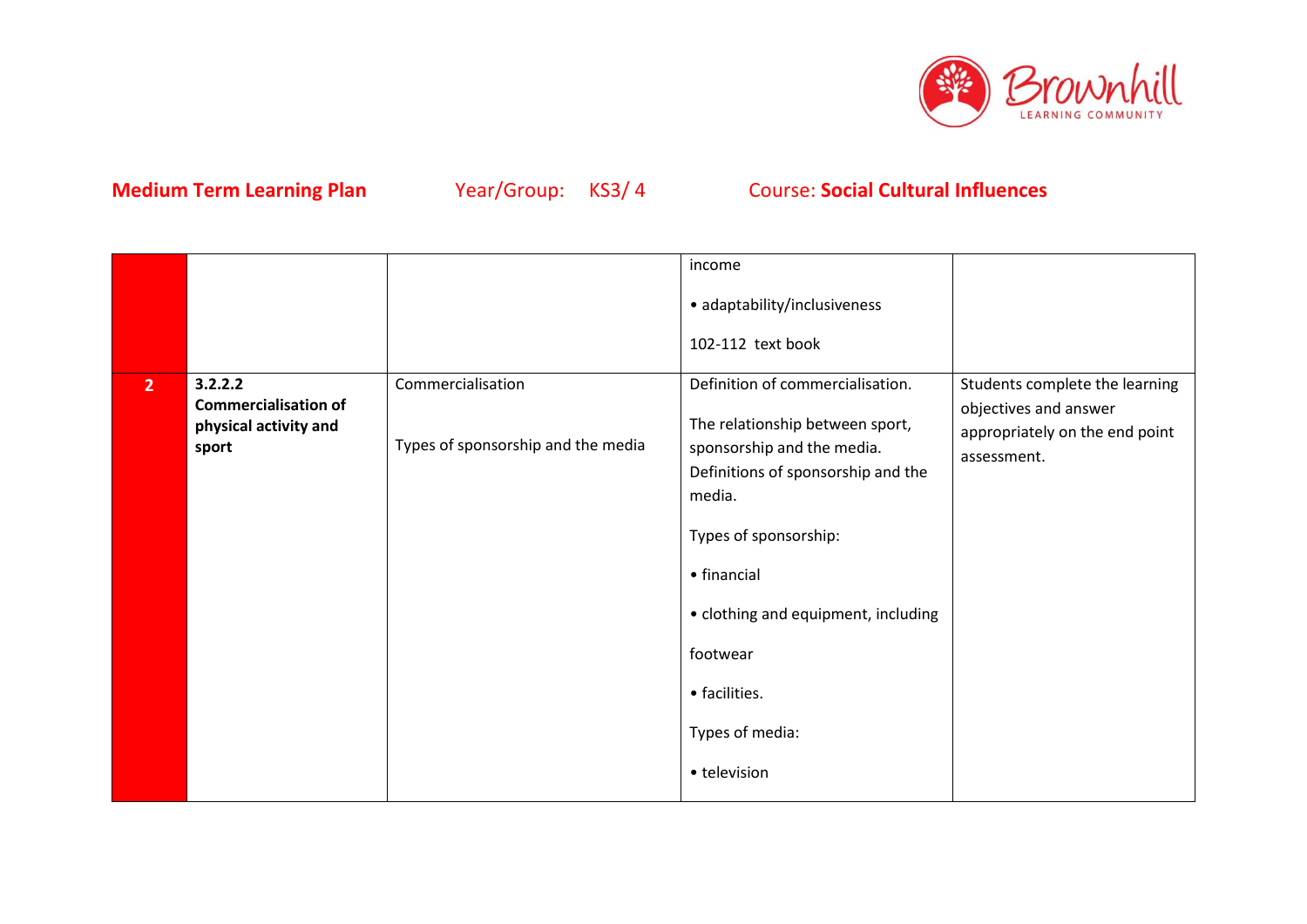

|                |                                                                          |                                                                                                                 | • radio                                                                                                                                                                                                               |                                                                                                          |
|----------------|--------------------------------------------------------------------------|-----------------------------------------------------------------------------------------------------------------|-----------------------------------------------------------------------------------------------------------------------------------------------------------------------------------------------------------------------|----------------------------------------------------------------------------------------------------------|
|                |                                                                          |                                                                                                                 | • the press                                                                                                                                                                                                           |                                                                                                          |
|                |                                                                          |                                                                                                                 | • the internet                                                                                                                                                                                                        |                                                                                                          |
|                |                                                                          |                                                                                                                 | · social media.                                                                                                                                                                                                       |                                                                                                          |
|                |                                                                          |                                                                                                                 | Pg 113-18 text book                                                                                                                                                                                                   |                                                                                                          |
| $\overline{3}$ | 3.2.2.2<br><b>Commercialisation of</b><br>physical activity and<br>sport | Positive and negative impacts of<br>sponsorship and the media<br>Positive and negative impacts of<br>technology | The positive and the negative<br>impacts of commercialised activity<br>(sponsorship and the media) on the<br>following:<br>• performer<br>$\bullet$ sport<br>• official<br>· audience/spectator<br>• sponsor/company. | Students complete the learning<br>objectives and answer<br>appropriately on the end point<br>assessment. |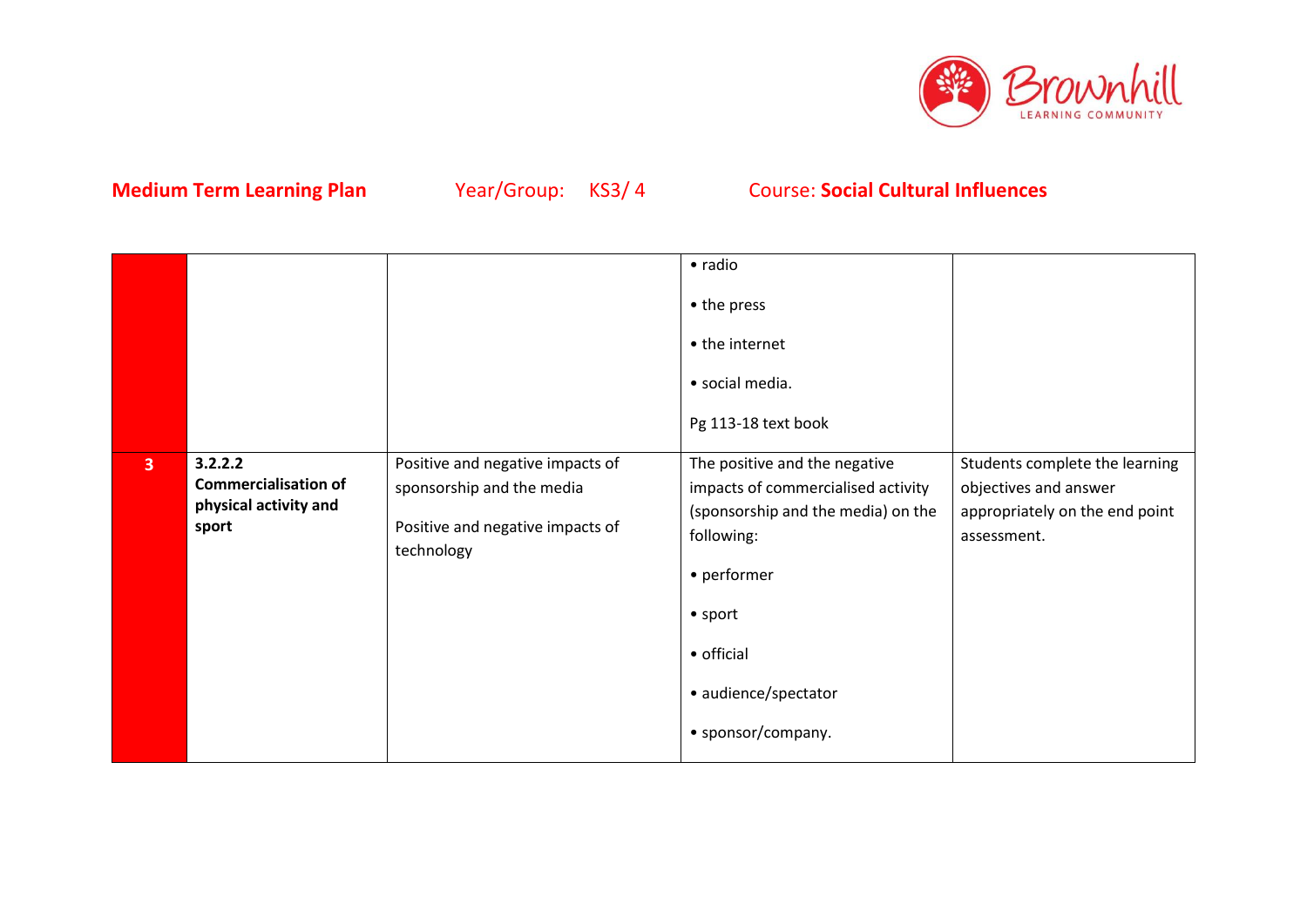

|  | Students should be taught to justify |  |
|--|--------------------------------------|--|
|  | why the impact is positive and/or    |  |
|  | negative                             |  |
|  |                                      |  |
|  | The positive and the negative        |  |
|  | impacts of                           |  |
|  | technology on the following:         |  |
|  | • performer                          |  |
|  | $\bullet$ sport                      |  |
|  | • official                           |  |
|  | · audience/spectator                 |  |
|  | • sponsor/company.                   |  |
|  | Students should be taught to justify |  |
|  | why the impact is positive and/or    |  |
|  | negative. Teaching should make       |  |
|  | students aware of examples of        |  |
|  | technology used in sport (eg         |  |
|  | Hawkeye, Television Match Official). |  |
|  | However, the focus should be on      |  |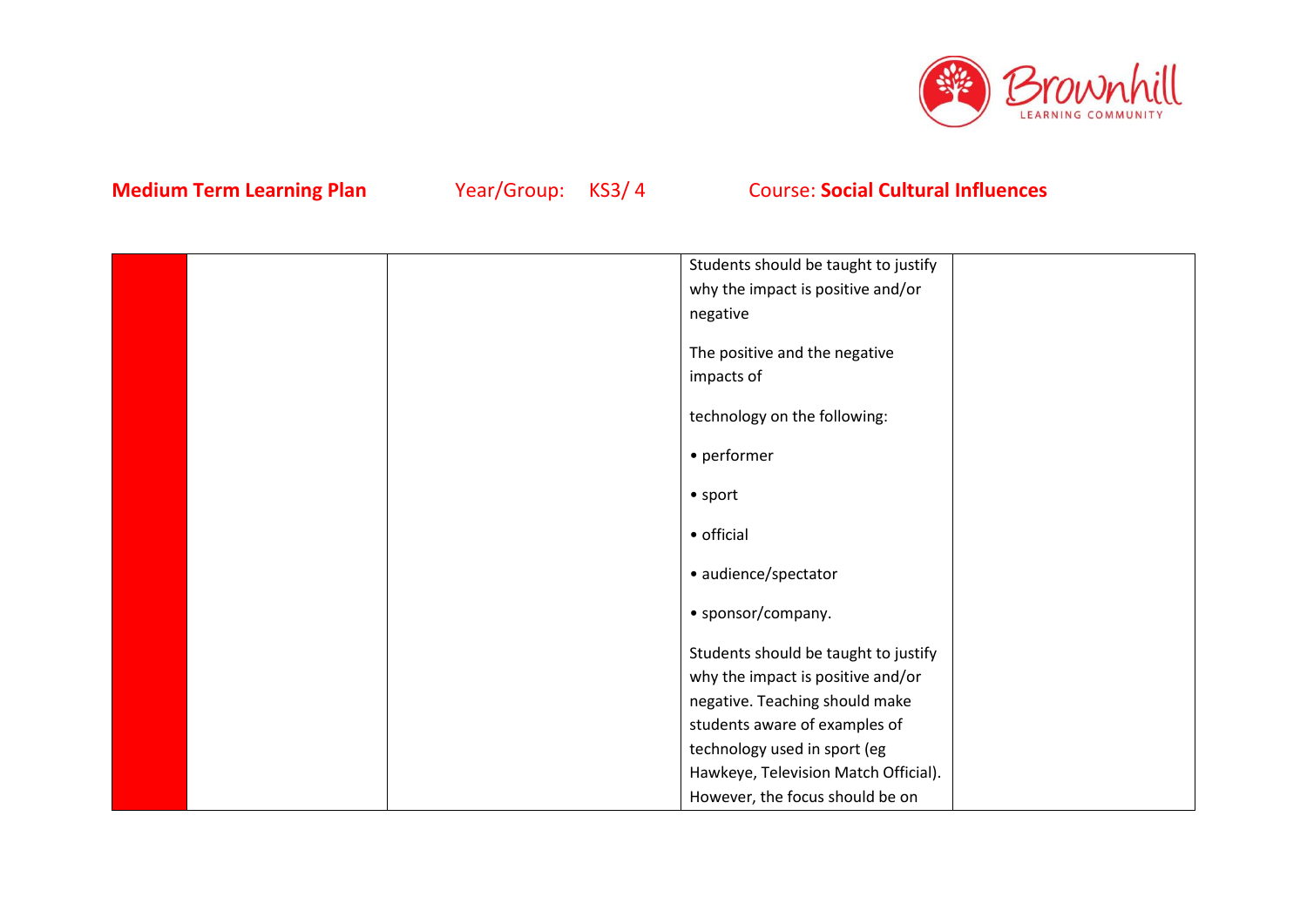

|                |                                                                                 |                                                                                     | technology generically, not on<br>specific types of technology (eg<br>Hawkeye, Television Match Official).<br>120-125 text book                                                                                                                                                                                   |                                                                                                          |
|----------------|---------------------------------------------------------------------------------|-------------------------------------------------------------------------------------|-------------------------------------------------------------------------------------------------------------------------------------------------------------------------------------------------------------------------------------------------------------------------------------------------------------------|----------------------------------------------------------------------------------------------------------|
| $\overline{4}$ | 3.2.2.3 Ethical and socio-<br>cultural issues in physical<br>activity and sport | Conduct of performers<br>Prohibited substances<br>Prohibited methods (blood doping) | Definitions of the following terms:<br>• etiquette<br>• sportsmanship<br>• gamesmanship<br>• contract to compete.<br>Students should be taught sporting<br>examples of these terms.<br>Categories of prohibited substances,<br>including the basic positive effects<br>and negative side effects:<br>• stimulants | Students complete the learning<br>objectives and answer<br>appropriately on the end point<br>assessment. |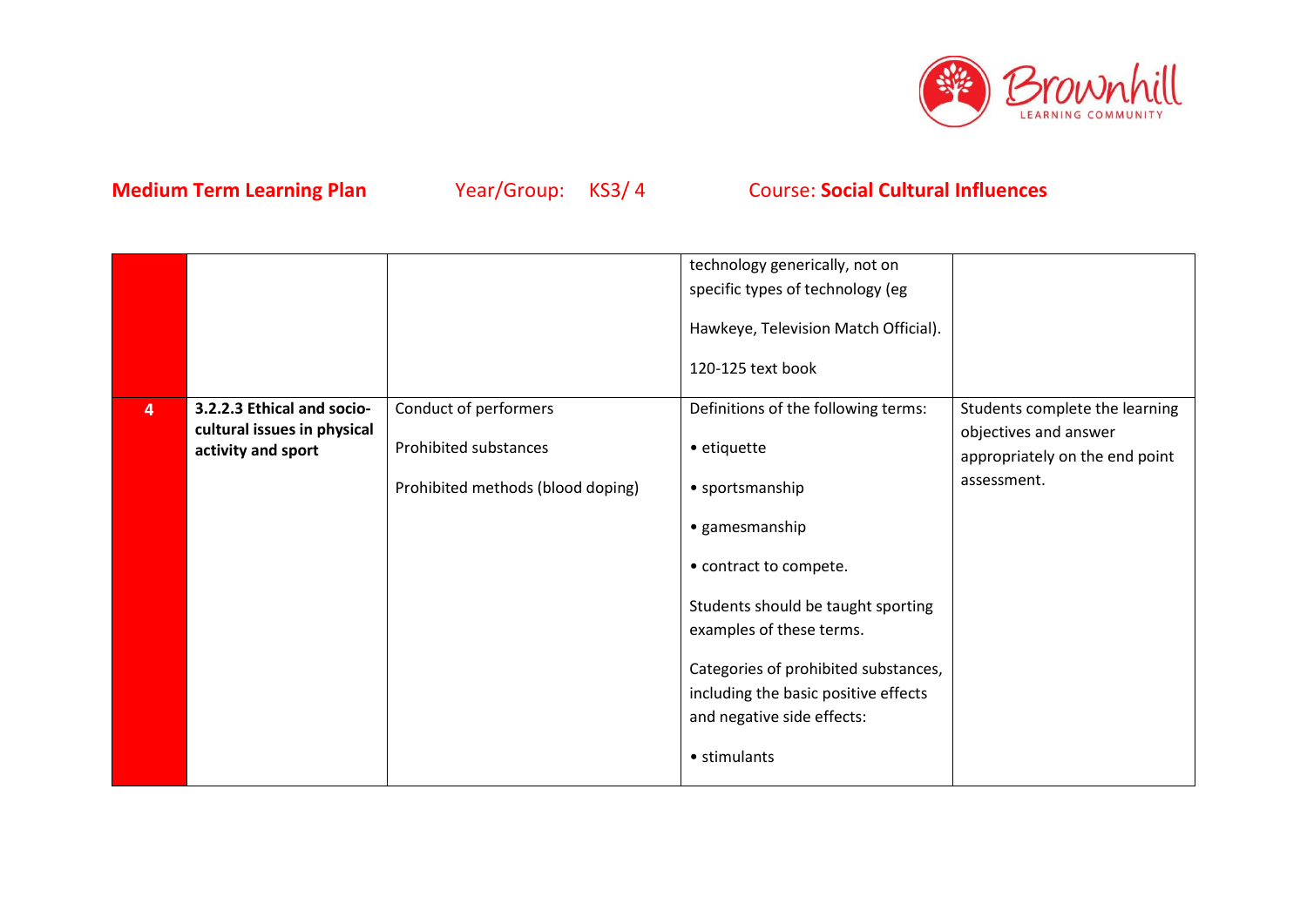

|  | · narcotic analgesics                              |  |
|--|----------------------------------------------------|--|
|  | · anabolic agents                                  |  |
|  | • peptide hormones (EPO)                           |  |
|  | · diuretics.                                       |  |
|  | How blood doping occurs and the<br>effects/side    |  |
|  | effects of doing it.                               |  |
|  | Blood doping involves the removal<br>of blood a    |  |
|  | few weeks prior to competition. The<br>blood is    |  |
|  | frozen and re-injected just before<br>competition. |  |
|  | Students should be taught how                      |  |
|  | blood doping leads to increased red                |  |
|  | blood cell count and be able to                    |  |
|  | evaluate which types of sporting                   |  |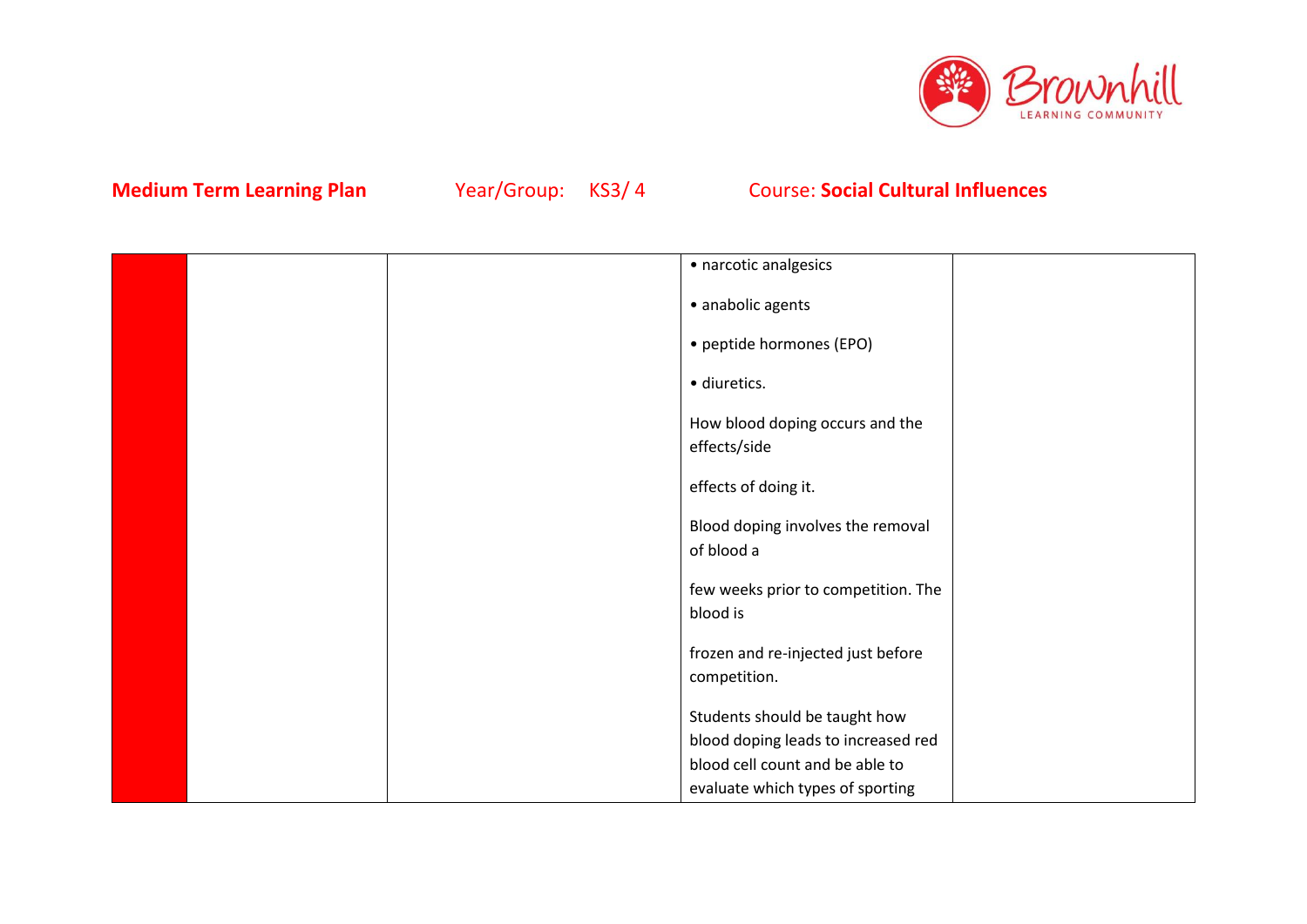

|   |                                                                                 |                                                                                                                                                                                    | performers this could benefit. Side<br>effects can be:<br>• thickening of blood (viscosity)<br>• potential infection<br>• potential for heart attack<br>• embolism (blockage of vessel).<br>126-129                                  |                                                                                                          |
|---|---------------------------------------------------------------------------------|------------------------------------------------------------------------------------------------------------------------------------------------------------------------------------|--------------------------------------------------------------------------------------------------------------------------------------------------------------------------------------------------------------------------------------|----------------------------------------------------------------------------------------------------------|
| 5 | 3.2.2.3 Ethical and socio-<br>cultural issues in physical<br>activity and sport | Drugs subject to certain restrictions<br>(beta blockers)<br>Which type of performers may use<br>different types of performance<br>enhancing drugs (PEDs) with sporting<br>examples | Beta blockers are taken to:<br>• reduce heart rate, muscle tension<br>and blood pressure<br>• reduce the effects of adrenaline<br>• improve fine control/preciseness.<br>Side effects can lead to:<br>$\bullet$ nausea<br>• weakness | Students complete the learning<br>objectives and answer<br>appropriately on the end point<br>assessment. |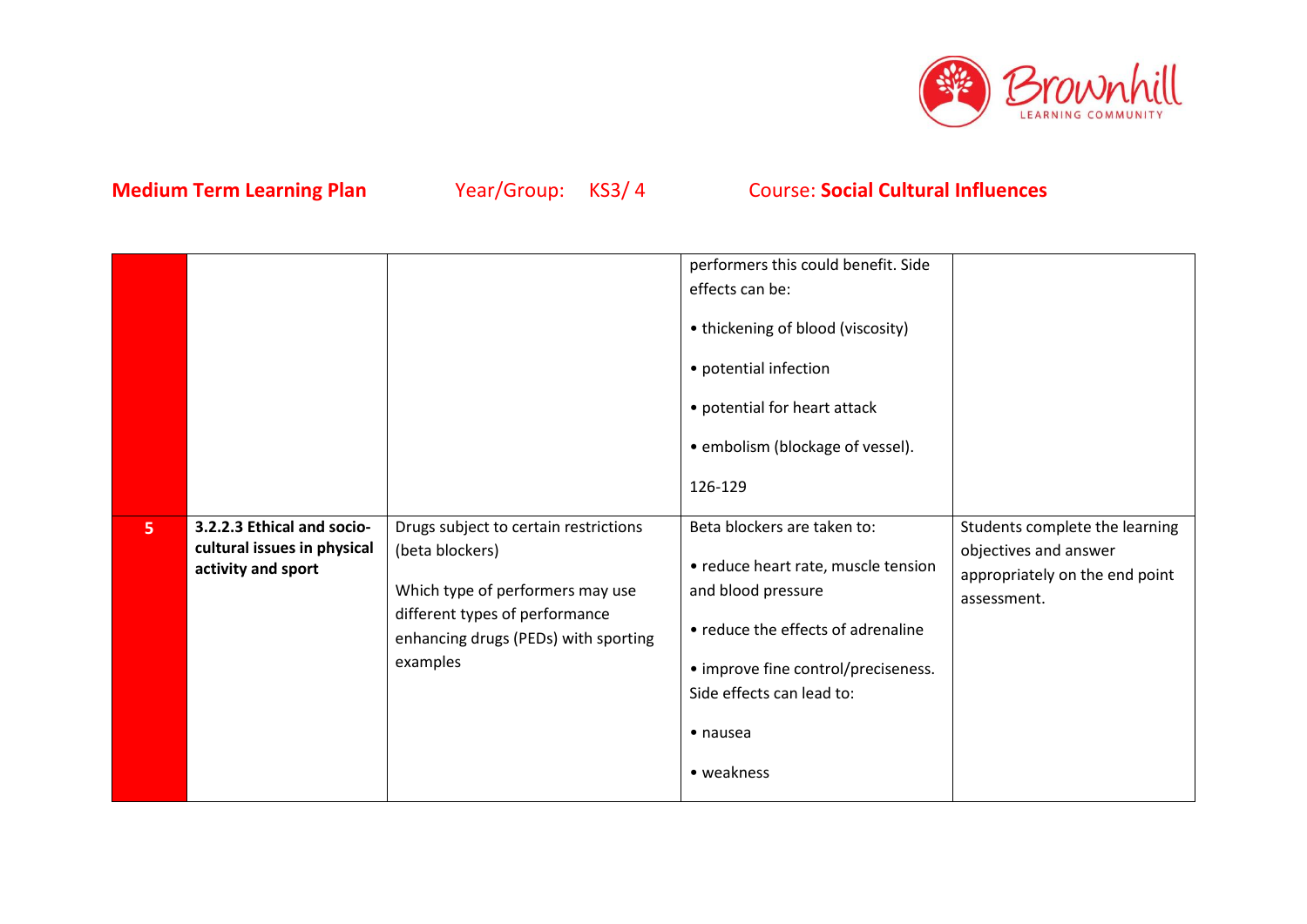

|  | • heart problems.                                                |  |
|--|------------------------------------------------------------------|--|
|  | Beta blockers should be prescribed<br>by a medical professional. |  |
|  | Stimulants - alertness                                           |  |
|  | Narcotic analgesics - pain killers<br>from over                  |  |
|  | training                                                         |  |
|  | Anabolic agents - muscle mass                                    |  |
|  | Diuretics - lose weight                                          |  |
|  | Peptide hormones - oxygen carrying<br>capacity                   |  |
|  | Blood doping - oxygen carrying<br>capacity                       |  |
|  | Beta blockers - for fine motor<br>control                        |  |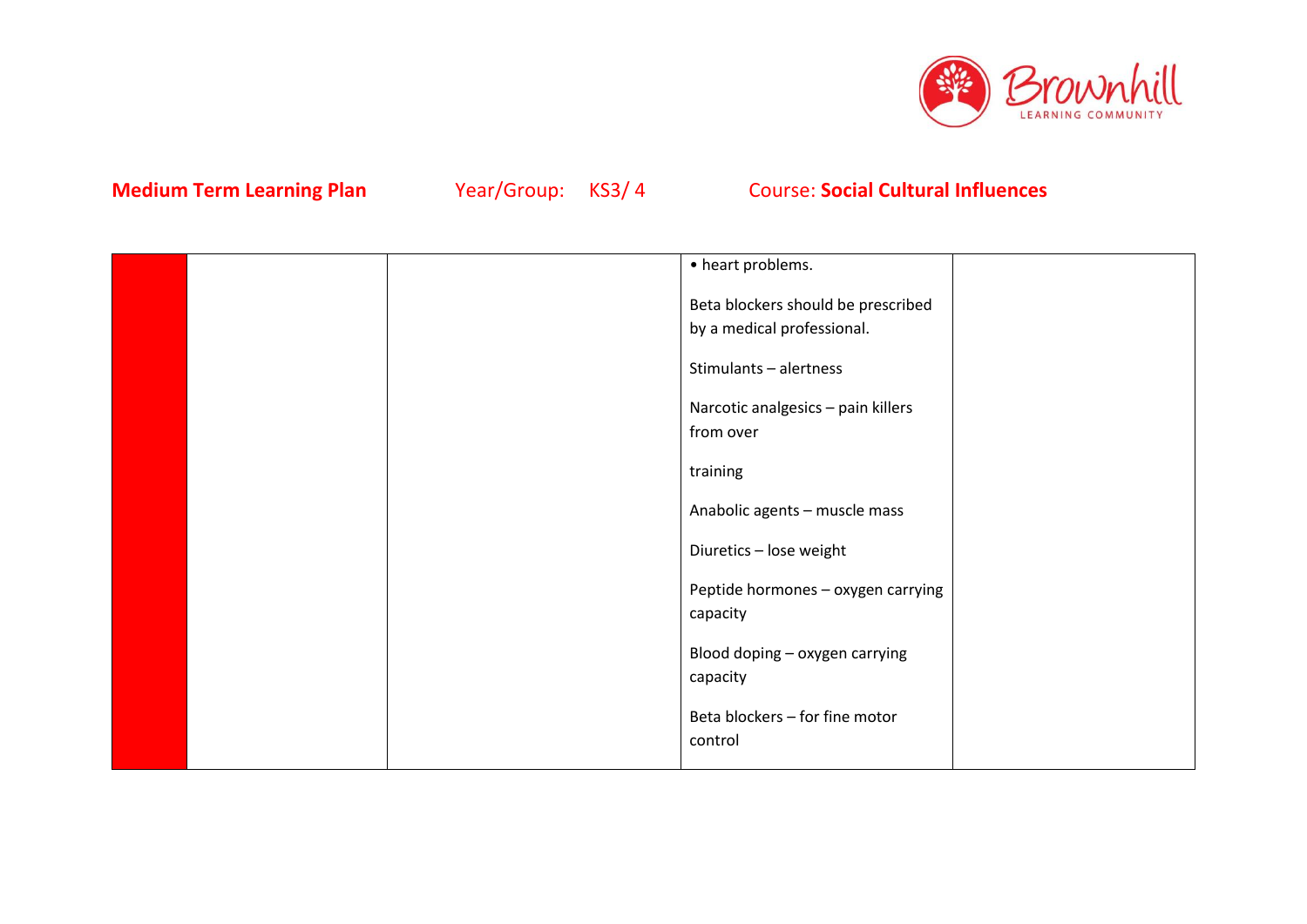

|                |                                                                                 |                                                                      | Students should be taught to<br>understand in, which sports<br>performers may decide to use PEDs,<br>with examples.<br>130-132 text book |                                                         |
|----------------|---------------------------------------------------------------------------------|----------------------------------------------------------------------|------------------------------------------------------------------------------------------------------------------------------------------|---------------------------------------------------------|
| 6 <sup>1</sup> | 3.2.2.3 Ethical and socio-<br>cultural issues in physical<br>activity and sport | The advantages and disadvantages for<br>the performer of taking PEDs | Advantages include:<br>• increased chances of success                                                                                    | Students complete the learning<br>objectives and answer |
|                |                                                                                 | The disadvantages to the sport/event<br>of performers taking PEDs    | $•$ fame                                                                                                                                 | appropriately on the end point<br>assessment.           |
|                |                                                                                 |                                                                      | • wealth                                                                                                                                 |                                                         |
|                |                                                                                 |                                                                      | • level playing field.                                                                                                                   |                                                         |
|                |                                                                                 |                                                                      | Disadvantages include:                                                                                                                   |                                                         |
|                |                                                                                 |                                                                      | • cheating/immoral                                                                                                                       |                                                         |
|                |                                                                                 |                                                                      | • associated health risks                                                                                                                |                                                         |
|                |                                                                                 |                                                                      | • fines                                                                                                                                  |                                                         |
|                |                                                                                 |                                                                      | $\bullet$ bans                                                                                                                           |                                                         |
|                |                                                                                 |                                                                      |                                                                                                                                          |                                                         |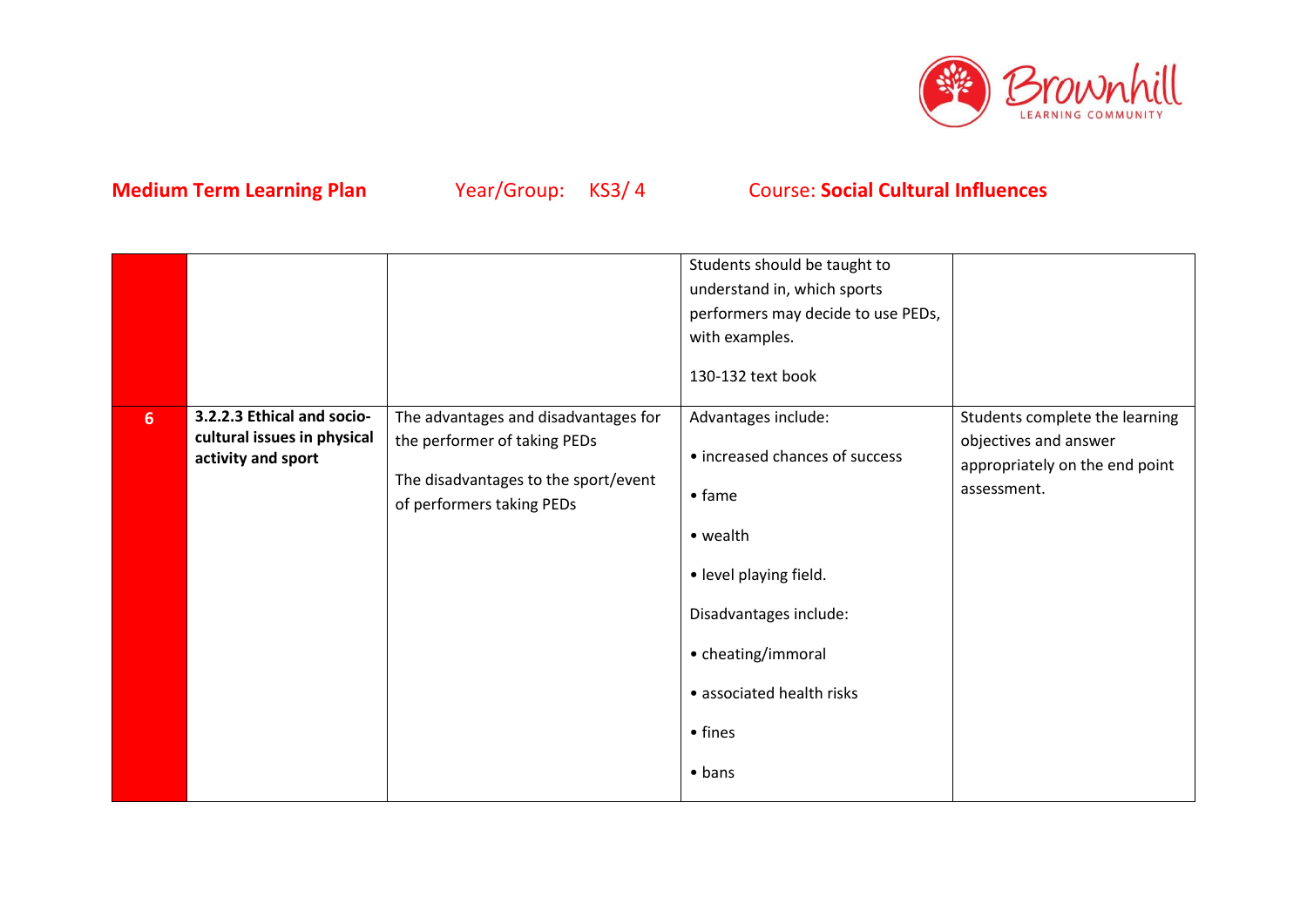

|                |                                                                                 |                                                                                                                                                                                                  | • reputational damage.<br>Disadvantages include:<br>• reputation<br>• credibility.                                                                                                                                                                                                                                                       |                                                                                                          |
|----------------|---------------------------------------------------------------------------------|--------------------------------------------------------------------------------------------------------------------------------------------------------------------------------------------------|------------------------------------------------------------------------------------------------------------------------------------------------------------------------------------------------------------------------------------------------------------------------------------------------------------------------------------------|----------------------------------------------------------------------------------------------------------|
|                |                                                                                 |                                                                                                                                                                                                  | 131-132 text book                                                                                                                                                                                                                                                                                                                        |                                                                                                          |
| $\overline{7}$ | 3.2.2.3 Ethical and socio-<br>cultural issues in physical<br>activity and sport | Spectator behaviour (the positive and<br>the negative effects of spectators at<br>events)<br>Reasons why hooliganism occurs<br>Strategies employed to combat<br>hooliganism/ spectator behaviour | The positive influence of spectators<br>at matches/events:<br>• creation of atmosphere<br>• home-field advantage (for home<br>team/<br>individuals). The negative influence<br>of spectators at matches/events:<br>• negative effect on performance as<br>a result of increased pressure<br>• potential for crowd<br>trouble/hooliganism | Students complete the learning<br>objectives and answer<br>appropriately on the end point<br>assessment. |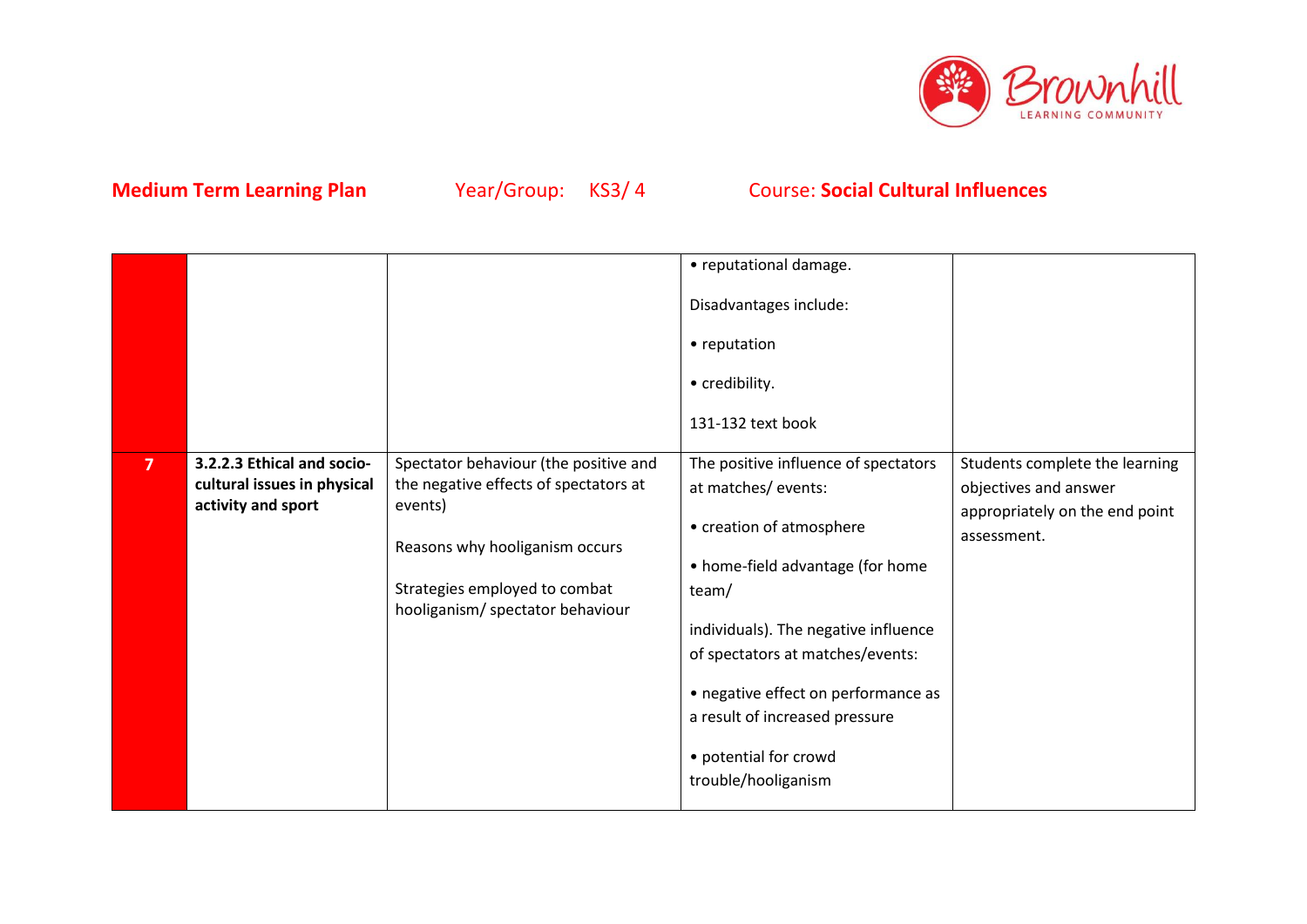

|  | • safety costs/concerns            |  |
|--|------------------------------------|--|
|  | • negative effect on participation |  |
|  | numbers amongst younger            |  |
|  | performers.                        |  |
|  | Reasons for hooliganism:           |  |
|  | • rivalries                        |  |
|  | $\bullet$ hype                     |  |
|  | • fuelled by alcohol/drugs         |  |
|  | · gang culture                     |  |
|  | • frustration (eg at official's    |  |
|  | decisions)                         |  |
|  | · display of masculinity.          |  |
|  | Strategies include:                |  |
|  | • early kick-offs                  |  |
|  | · all-seater stadia                |  |
|  |                                    |  |